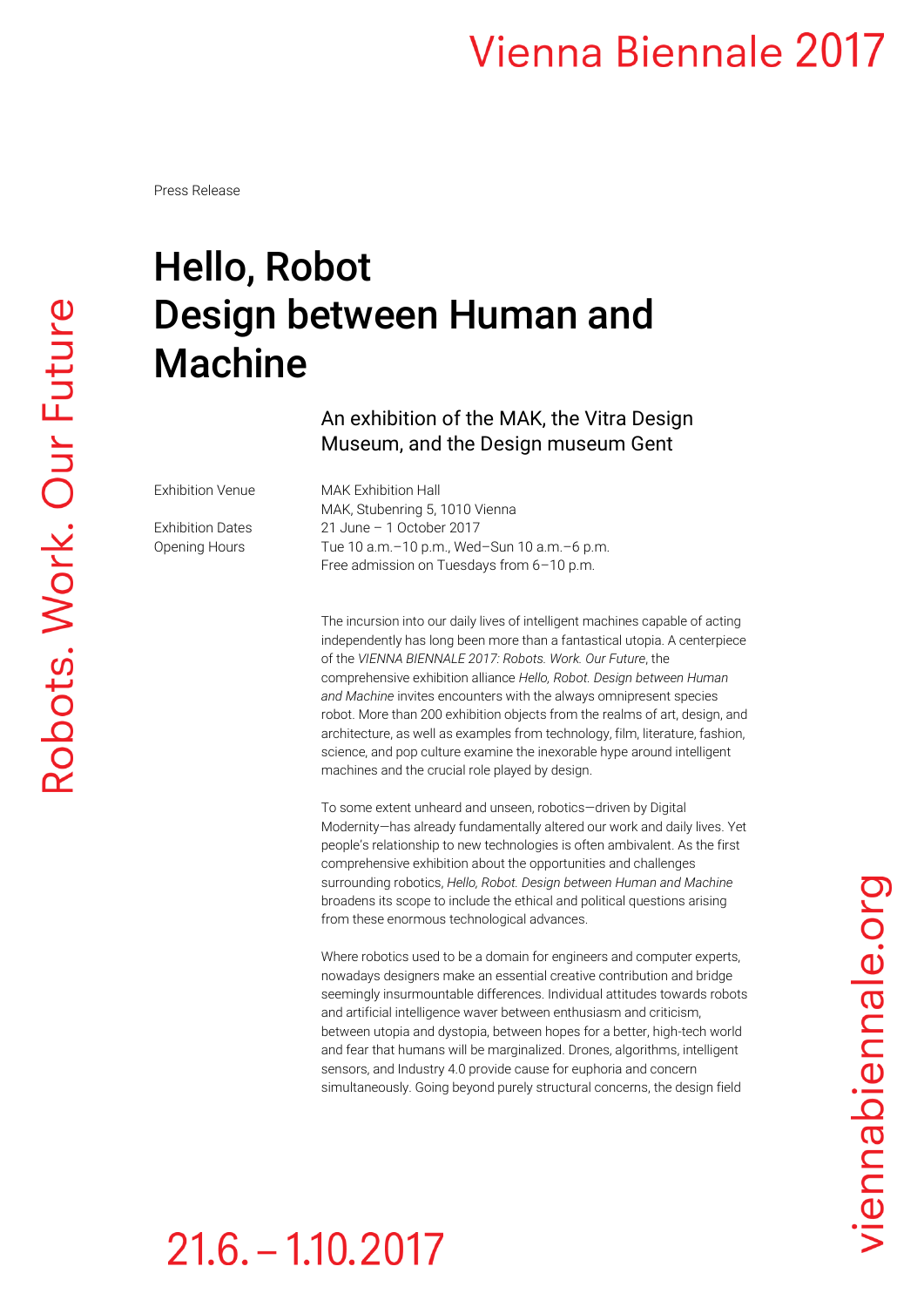Page 2

takes up sociopolitical responsibility and delivers concrete solutions for the human-motivated ingress of machines into our lives.

Subdivided into four chapters, *Hello, Robot* tells the story of a convergence, while deliberately being organized in an interdisciplinary fashion. Everyday objects are presented along with art installations, architectural models, drawings, sketches, illustrations, posters, books, comics, photographs, films, computer games, and web and interaction design. As an aid to orientation, a kind of taxonomy offers an overview of robots' manifold guises.

The introductory exhibition chapter "Science and Fiction" receives visitors in a sort of chamber of wonders, which comes at the robot in a classical manner typical of a museum: as a foreign species viewed through the lens of pop culture and cliché. In "Programmed for Work," the focus is on the areas where robots had their breakthrough: work, manufacturing, and industry. Essential questions such as whether we will still have work in the future leave no one unaffected. In the chapter "Friend and Helper," humans and robots meet at eye level as partners. Robots are presented as smart assistants, sensitive friends, and empathic helpers; as beings who care for and look after us, who live, love, and dream with us. "Becoming one," the last part of the exhibition, thematizes the fusion of human, environment, and machine, such as through prostheses, implants, or nanobots, smart cities, and artificial insects.

In addition to providing a leitmotif through the exhibition, 14 questions illuminate dealings with robotics. They invite visitors to reassess their own stance towards new technologies and convey that there is a fine line between opportunities and risks.

### Participating artists (a selection):

 $21.6 - 1.10.2017$ 

Woody Allen, Archigram, Asmbld, automato.farm, Hanna Barbera, Philip Beesley, Wafaa Bilal, Francis Bitonti, Björk, Julius Breitenstein, Bureau d'études, Sander Burger, Edward Burtynsky, Dan Chen, Jan De Coster, Douglas Coupland, CurVoxels, Daft Punk, Disney/Pixar Animation Studios, Dunne & Raby, ECAL, Tal Erez, Flower Robotics, Vincent Fournier, Yves Gellie, Gramazio Kohler Research/ETH Zurich, Kevin Grennan, Vicente Guallart, Susanna Hertrich, Höweler + Yoon Architecture, Zan-Lun Huang, Ted Hunt/Luke Sturgeon/Hiroki Yokoyama, ICD University of Stuttgart, Interactive Architecture Lab, Alfredo Jaar, Spike Jonze, Joris Laarman Lab, Floris Kaayk, Frederick Kiesler, Elizabeth King/Richard Kizu-Blaire, Dirk Vander Kooij, Kraftwerk, KRAM/WEISSHAAR, Stanley Kubrick, George Lucas, Greg Lynn, Keiichi Matsuda, MIT Senseable City Lab, Shawn Maximo, Moth Collective, NASA, Next Nature Network, Christoph Niemann, Tatsuya Matsui, Gonçalo F Cardoso/Ruben Pater, Johanna Pichlbauer/Mia Meusburger, Eric Pickersgill, Joseph Popper, Gerard Ralló, Carlo Ratti, Alexander Reben, robotlab, Rafaël Rozendaal, Philipp

## viennabiennale.org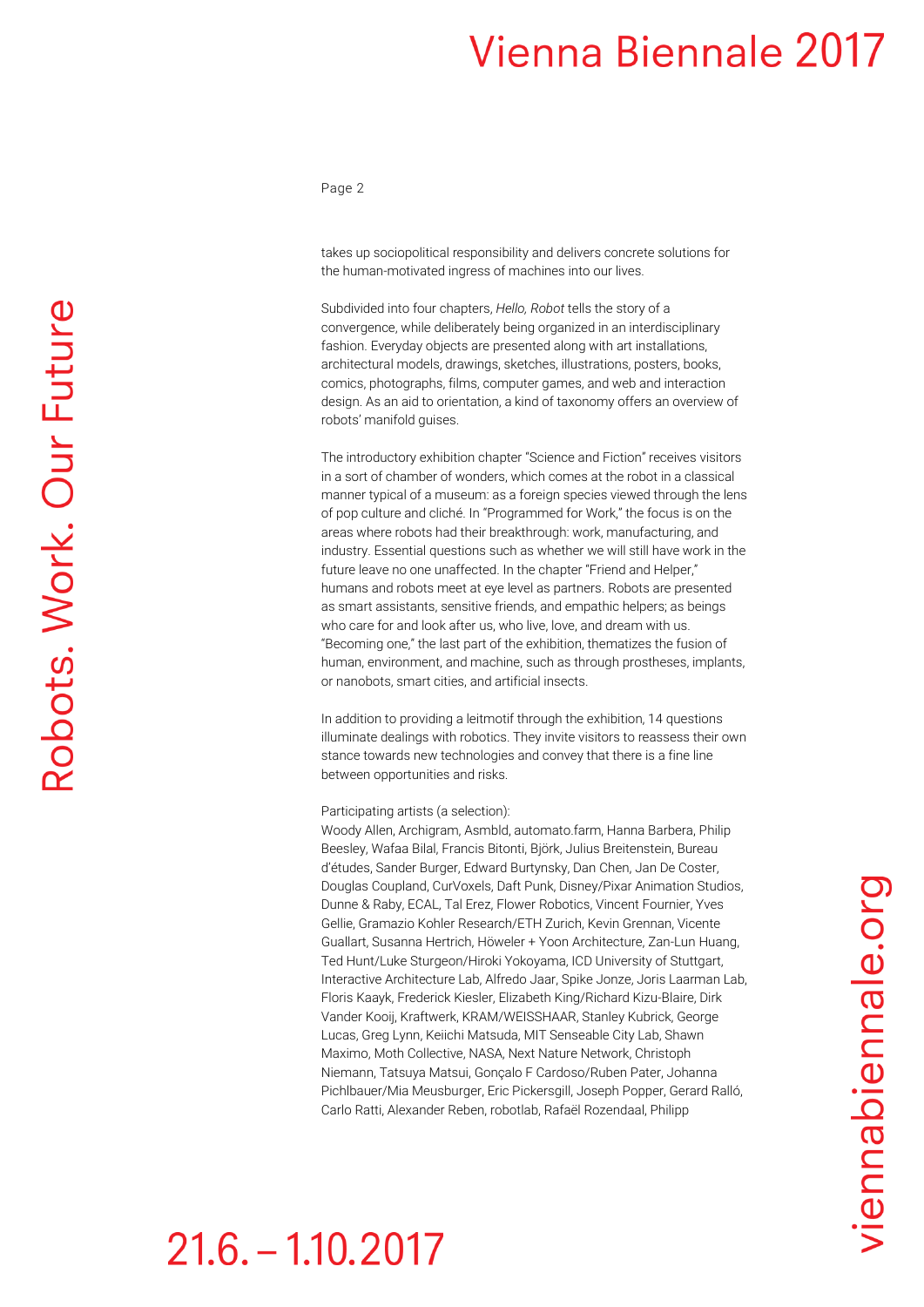Page 3

Schmitt/Stephan Bogner/Jonas Voigt, Takanori Shibata, Masamune Shirow, Hajime Sorayama, Ismael Soto, Bruce Sterling/Sheldon Brown, Superflux, Jacques Tati, Kibwe Tavares, Osamu Tezuka, UCL, Anouk Wipprecht, i.a.

Curators*:* Amelie Klein (Vitra Design Museum), Thomas Geisler, Marlies Wirth (MAK), Fredo de Smet (Design museum Gent, curatorial advisor)

Curatorial Assistance: Erika Pinner (Vitra Design Museum)

The curators were supported by an international team of advisors: Bruce Sterling, Gesche Joost, Carlo Ratti, Sabine Himmelsbach and Paul Feigelfeld

Catalog

Hello, Robot. Design between Human and Machine Edited by Mateo Kries, Christoph Thun-Hohenstein, Amelie Klein; with contributions by Rosi Braidotti, Douglas Coupland, Anthony Dunne & Fiona Raby (Dunne & Raby), Christoph Engemann, Paul Feigelfeld, Gesche Joost, Amelie Klein, Carlo Ratti, Bruce Sterling, Marlies Wirth i.a. Cover illustration: Christoph Niemann Softcover, English, 328 pages, ca. 250 images, mainly in color, € 49.90

Exhibition on tour: 11 February – 14 May 2017: Vitra Design Museum, Weil am Rhein 21 June – 1 October 2017: MAK, Vienna 27 October 2017 – 14 April 2018: Design museum Gent 12 May – 4 November 2018: Gewerbemuseum Winterthur

Further venues are planned.

Press photos are available for download at MAK.at/en/press as well as in the press section o[f www.viennabiennale.org/](http://www.viennabiennale.org/)en.

Supplemental Program at viennabiennale.org/en/calendar.





**FESTO** 



Design museum Gent &

Global Sponsor Sponsor Funded by Project Sponsor







## $21.6 - 1.10.2017$